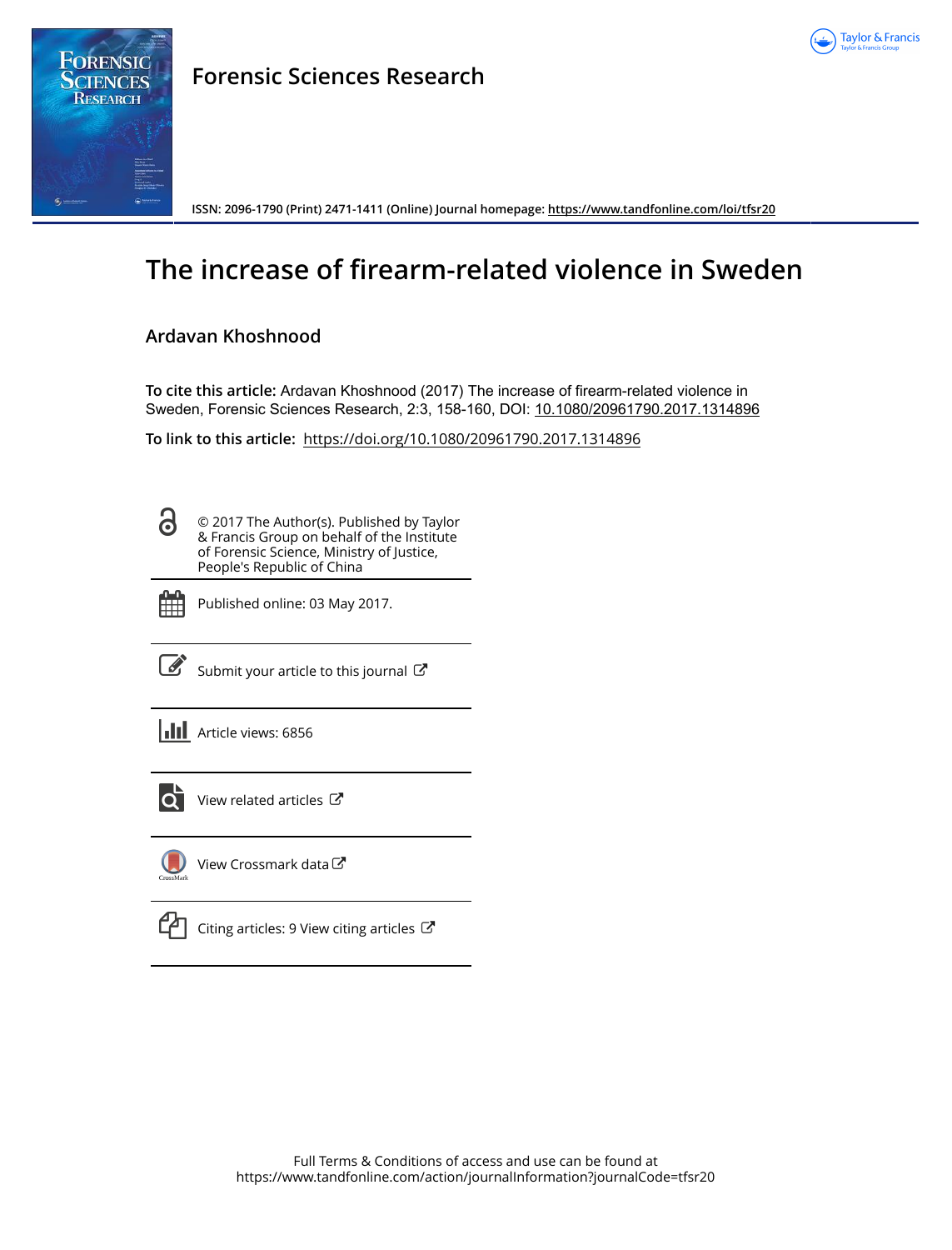#### SHORT COMMUNICATION

### The increase of firearm-related violence in Sweden

Ardavan Khoshnood C[a,b](#page-1-0)

<span id="page-1-0"></span><sup>a</sup>Department of Criminology, Malmö University, Malmö, Sweden; <sup>b</sup>Department of Clinical Sciences Lund, Skane University Hospital, Emergency and Internal Medicine, Lund University, Lund, Sweden

#### **ABSTRACT**

Firearm-related violence is common in our contemporary world and causes serious harm to humans as well as to the society. One of the countries in which firearm-related violence is increasing is Sweden and its most southern region, Skane, in which Malmo, Sweden's third largest city, is highly affected. If not contained and limited, Sweden risks becoming more and more violent.

#### **Background**

<span id="page-1-4"></span><span id="page-1-3"></span><span id="page-1-2"></span><span id="page-1-1"></span>Firearm-related violence is a serious threat to mankind and a well-known public health issue [\[1](#page-2-0)]. More than 1 000 people are killed by firearms each day [[2\]](#page-2-1), as more than 800 million firearms circulate around the world [[3\]](#page-2-2). In discussing criminality and firearm-related violence, a report by the Geneva Declaration [\[4](#page-2-3)] states that close to 60% of all global homicides are committed by a firearm, and that only 19% of all homicides in the western Europe is committed by a firearm, which makes it the lowest in the international community. One of the countries in the western Europe usually deemed safe and quite preserved from firearm-related violence and deadly violence has been Sweden. This is, however, no longer true, and even Sweden is today to a high degree affected by the increasing use of firearmrelated violence and criminality.

#### <span id="page-1-12"></span><span id="page-1-11"></span><span id="page-1-9"></span>The case of Sweden

<span id="page-1-13"></span><span id="page-1-10"></span><span id="page-1-6"></span><span id="page-1-5"></span>Although highly inconsistent and changeable through the years, deadly violence in Sweden highly increased in 2015 ( $n = 112$ ) [\[5](#page-2-4)] in comparison with previous years in which the statistics of deadly violence varied between 81 cases in 2011 [\[6](#page-3-0)] and 87 cases in 2014 [[7\]](#page-3-1). 2012 witnessed one of the lowest rates of deadly violence in the country with 68 cases [\[8](#page-3-2)]. The statistics for 2016 have not yet been reported by the Swedish National Council for Crime Prevention.

<span id="page-1-14"></span><span id="page-1-7"></span>Perhaps not so surprising, the three largest cities in Sweden, Stockholm, Gothenburg and Malmo, are the ones most affected by crime and firearm-related violence. In 2015, the Swedish National Council for Crime Prevention concluded in a report that firearm-related violence is increasing in Sweden [[9\]](#page-3-3), not least in south Sweden where Malmo, the country's third largest city

ARTICLE HISTORY Received 19 January 2017 Accepted 31 March 2017

**KEYWORDS** Forensic science; firearms; homicide; gun violence; Skane; Malmo; Sweden

**a** OPEN ACCESS **a** Check for updates

Taylor & Francis

lies. Although knife/sharp weapon remains the most common used weapon in an act of violence with respect to modus operandi, firearms have been shown to kill more [\[10](#page-3-4)], especially in south Sweden [\[11](#page-3-5)].

In a study which we recently published from a large city in Sweden on offenders being found guilty for committing homicide and attempted homicide, we could show that firearm was used in more than 35% of the 19 cases which was studied. Even though the use of firearms was less than the use of knife/sharp weapons, firearms to a greater degree contributed to the death of a victim [\[10](#page-3-4)]. Comparing this study to other studies from European countries as well as Scandinavian countries [[12,](#page-3-6)[13\]](#page-3-7), inclusive of previous Swedish studies [\[12](#page-3-6),[14\]](#page-3-8), the use of firearm-related violence is higher and thus troublesome.

The reason for the increase of firearm-related violence in Sweden is probably binary: (1) there is a clear increase of local gangs and gang-related criminality in Sweden where the use of firearm is the most common modus operandi  $[10,15-18]$  $[10,15-18]$  $[10,15-18]$  $[10,15-18]$  $[10,15-18]$ , and (2) it is easy for gangs to acquire a firearm because of its widespread in the society [\[11](#page-3-5)]. According to the Swedish Police and the Swedish Customs, illegal weapons including firearms and grenades are smuggled into Sweden primary from countries in the West Balkans [[19\]](#page-3-10).

#### Gun laws in Sweden

Sweden is a country with restrictive gun laws, which is reflected in the low amount of accidental firearm fatalities in the country [\[20](#page-3-11)]. In order to own a firearm, a licence must be obtained from the police. After applying for the ownership of a firearm, an extensive investigation will be made by the police about the applicant who must be at least 18 years old and not previously

<span id="page-1-8"></span><sup>© 2017</sup> The Author(s). Published by Taylor & Francis Group on behalf of the Institute of Forensic Science, Ministry of Justice, People's Republic of China

This is an Open Access article distributed under the terms of the Creative Commons Attribution License ([http://creativecommons.org/licenses/by/4.0/\)](http://creativecommons.org/licenses/by/4.0/), which permits unrestricted use, distribution, and reproduction in any medium, provided the original work is properly cited.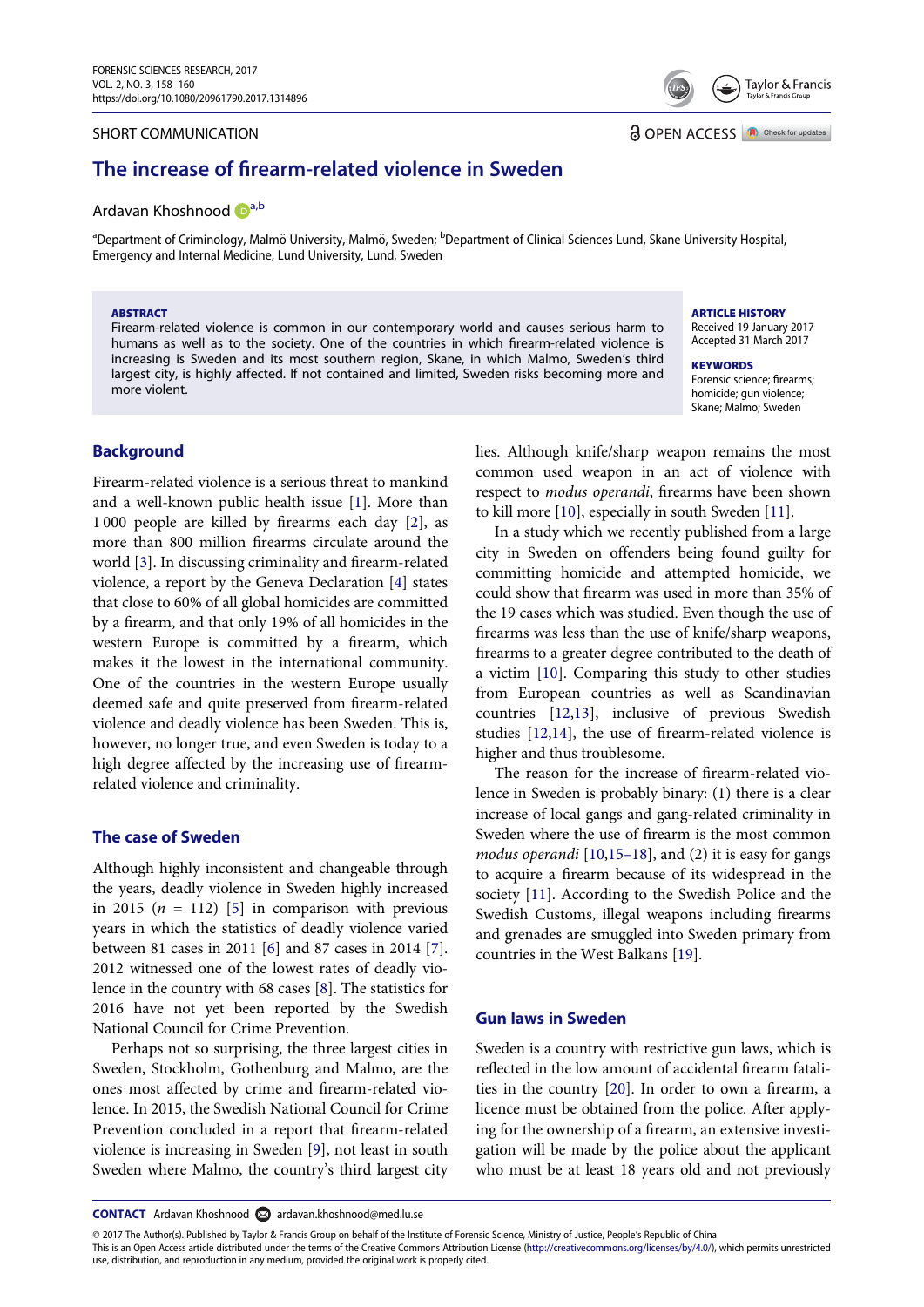convicted for a crime. The applicant must also clearly state for what purpose he needs to own a firearm and provide necessary documentations for it; the most common reasons are either membership in a shooting club or because of hunting purposes after receiving hunting license first.

<span id="page-2-6"></span><span id="page-2-5"></span>The law which foremost regulates the ownership of a firearm is the Swedish Weapon Law from 1996 as legislated by the Swedish Parliament [[21\]](#page-3-12). Further regulations are stated in the weapon decree also from 1996 by the Department of Justice [[22\]](#page-3-13), as well as the National Police Board's regulations on the Weapon Law [\[23](#page-3-14)].

#### <span id="page-2-15"></span><span id="page-2-7"></span>Malmo – Sweden's third largest city

<span id="page-2-8"></span>Most affected by firearm-related violence in Sweden is the southern region of Sweden, Skane and its largest city Malmo [[11\]](#page-3-5). For the last years, not least 2011/2012 and 2016, Malmo has had serious problems with firearmrelated violence and homicides. In 2011/2012, the police were finally able to stop the wave of murders which had taken Malmo like a hostage, after implementing operation Alfred in which the Malmo Police Department was highly supported by the Swedish National Police with extra police officers and detectives [[24](#page-3-15)]. 2016 marked yet another dark year for Malmo, as the city witnessed more than 10 cases of homicides and 20 cases of attempted homicide. If 2016 seemed like a bad dream for the city of Malmo with a population of only 300 000, 2017 would in its first 13 days show to be a nightmare. Only three days into the New Year an 18-year-old girl was wounded after being shot [[25\]](#page-3-16). Later the same day a young man was brutally shot down and murdered [\[26\]](#page-3-17). Three days later, January 6, a man was wounded after being shot in an apartment [[27](#page-3-18)]. The tragedy culminated on January 12, when a 16-year-old child was viciously shot and killed with several bullets in his head and face as he was on his way home [[28](#page-3-19)]. The police have deemed the shootings to be gang-related or at least connected to gang members.

#### <span id="page-2-12"></span><span id="page-2-11"></span><span id="page-2-10"></span><span id="page-2-9"></span><span id="page-2-0"></span>The future of Sweden

<span id="page-2-14"></span><span id="page-2-13"></span><span id="page-2-4"></span><span id="page-2-3"></span><span id="page-2-2"></span><span id="page-2-1"></span>There is no doubt that firearm-related violence is increasing in Sweden, causing serious consequences for the country, not least in discussing the faith and trust of the people for the police and the judicial system. The phenomenon of gang-related violence in which firearms have a central role [\[10](#page-3-4)[,29\]](#page-3-20) is new for Sweden. This may very well explain the large problems the Swedish judicial system has in combating firearm-related violence, considering that it is increasing [\[15](#page-3-9)–18] and that the great majority of gangrelated homicides remains unsolved, even though the police state that they in many cases know who the killer is but cannot prove it [[30\]](#page-3-21). However, with what we are seeing today in Sweden and not least Malmo, serious considerations must be made in reforming the countries judicial system. There is a widespread political unity between the countries political parties in that measures must be taken in order to combat the increasing gang-related violence in the country, but what measures to take and prioritize continues to be a point of discussion.

The Swedish Police are in acute need of more personnel as they today find themselves in a crisis as more police officers than ever before leave their jobs because of low salaries and troubled leadership [\[31](#page-3-22)]. Furthermore, in order to combat the increasing gang criminality, a more effective criminal intelligence organization is needed to map and identify elements of interest. As gang criminality is a new phenomenon in Sweden, more training and education is needed for police officers, detectives and investigators. At the same time, we are also in need of more serious and harsher punishments for firearm-related violence. Today, if a person concealing a firearm is arrested by the police, he or she will probably after identification, be set free, without being detained and await trial. The Swedish government should consider a change in the law so that individuals arrested with a firearm can automatically be detained until trial, and not set free. Without acute reforms, Sweden risks becoming more violent as the cycle of violence will never be closed, and the criminal climate will continue to harden.

#### Disclosure statement

No potential conflict of interest was reported by the author.

#### **ORCID**

Ardavan Khoshnood **b** [http://orcid.org/0000-0002-3142-](http://orcid.org/0000-0002-3142-4119) [4119](http://orcid.org/0000-0002-3142-4119)

#### References

- [1] Laine C, Taichman DB, Mulrow C, et al. A resolution for physicians: time to focus on the public health threat of gun violence. Ann Intern Med. [2013](#page-1-1);158:493–494.
- [2] IANSA. Gun violence: the global crisis. International Action Network on Small Arms. [2007](#page-1-2). Available from: [http://www.iansa.org/system/](http://www.iansa.org/system/files/GlobalCrisis07.pdf)files/GlobalCrisis07.pdf [2017-01-10]
- [3] Karp A. Completing the count: civilian firearms. In: Berman G E, Krause K, LeBrun E, and McDonald G, editors. Small arms survey 2007: guns and the city. New York (NY): Cambridge University Press; [2007.](#page-1-3) p. 39.
- [4] Geneva Declaration. Global burden of armed violence. Geneva: Paul Green Printing; [2008](#page-1-4).
- [5] Brottsförebyggande rådet. Konstaterade fall av dödligt våld - en genomgång av anmält dödligt våld 2015 [Constated cases of deadly violence – a review of reported deadly violence in 2015]. Stockholm: Brottsförebyggande rådet; [2016.](#page-1-5)